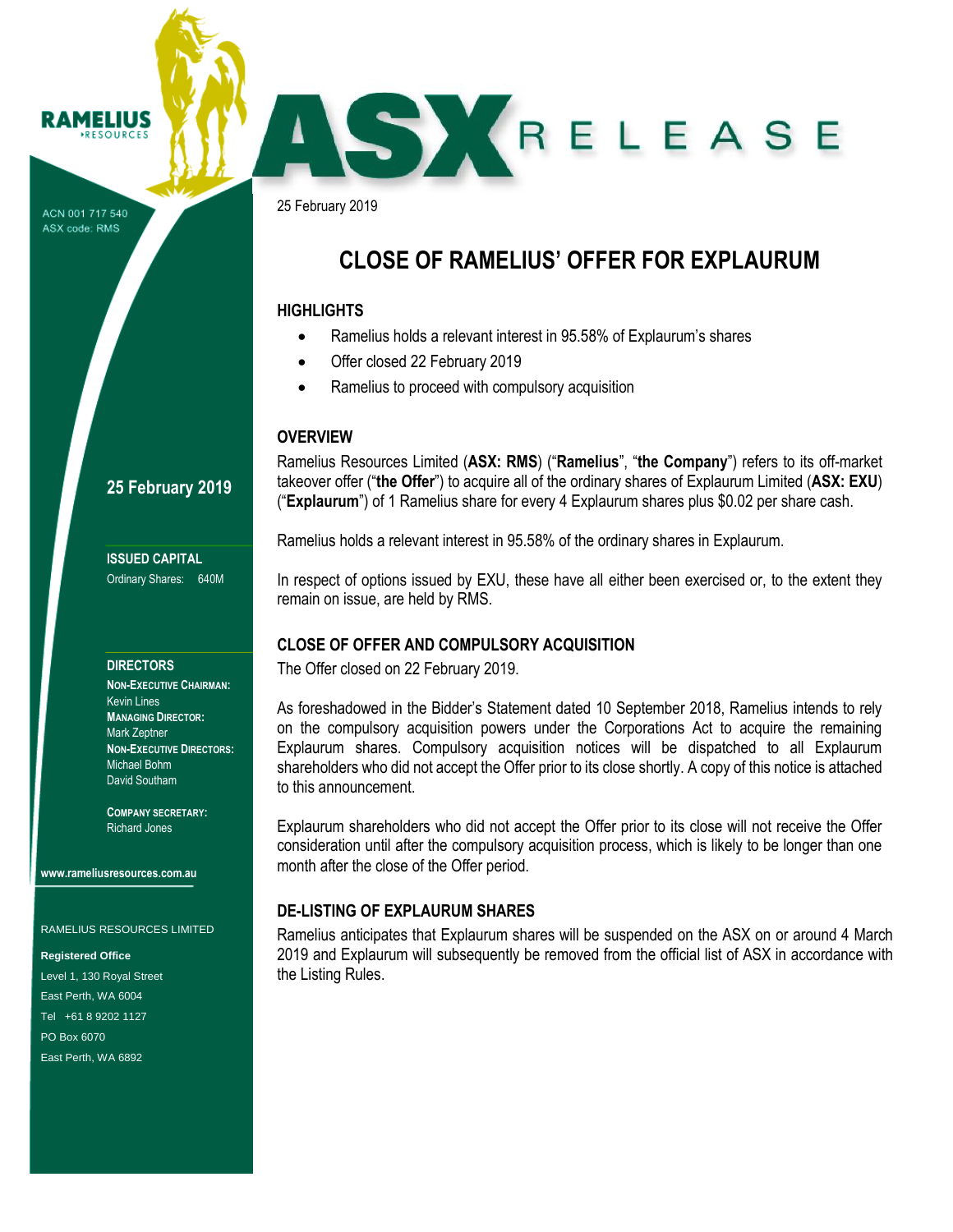For further information contact:

#### **Investor enquiries:**

#### **Mark Zeptner**

Managing Director Ramelius Resources Ltd Ph: +61 8 9202 1127

## **Tim Manners**

Chief Financial Officer Ramelius Resources Ltd Ph: + 61 8 9202 1127

### **Duncan Gordon**

Executive Director Adelaide Equity Partners Ph: +61 404 006 444

### **Media enquiries:**

#### **Luke Forrestal**

Senior Account Director Media & Capital Partners Ph: +61 411 479 144



## *ABOUT RAMELIUS*

**Figure 1:** Ramelius' Operations & Development Project Locations

Ramelius owns and operates the Mt Magnet, Edna May and Vivien gold mines, all of which are located in Western Australia (refer Figure 1).

Ore from the high-grade Vivien underground mine, located near Leinster, is hauled to the Mt Magnet processing plant where it is blended with ore from both underground and open pit sources at Mt Magnet.

The Edna May operation is currently feeding the adjacent processing plant with ore from surface stockpiles whilst both an underground (Edna May) and open pit (Greenfinch) operation are being developed. The Marda Gold Project, transacted in February 2019 via a Deed of Company Arrangement for Black Oak Minerals (Administrators Appointed), is planned to be mined and the ore hauled to the Edna May processing plant.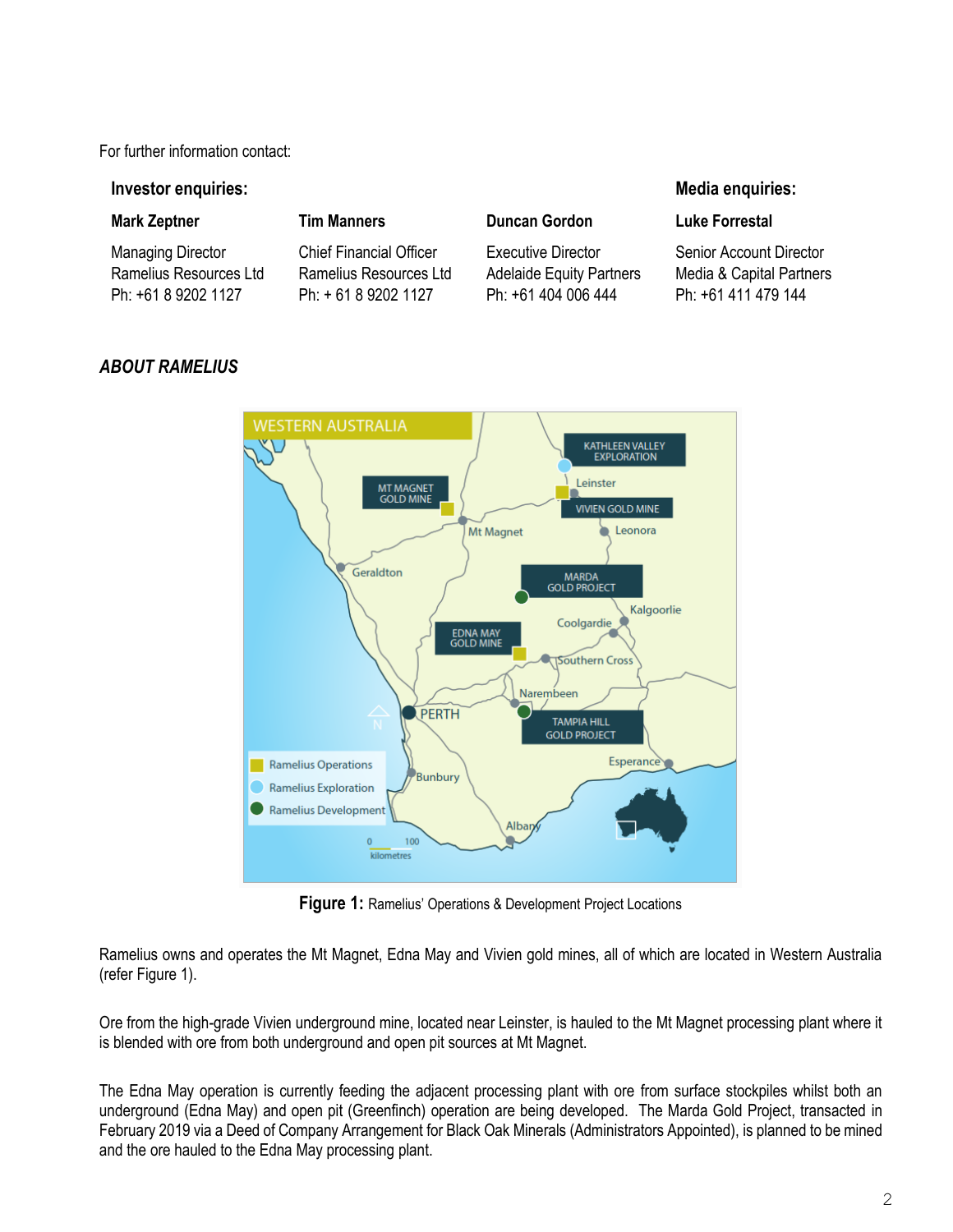# **Ramelius Resources Limited**

ACN: 001 717 540

Ramelius Resources Limited PO Box 6070 East Perth WA 6892 Level 1, 130 Royal Street, East Perth WA 6004 Tel: (08) 9202 1127



25 February 2019

Dear Explaurum shareholders

#### **Takeover bid by Ramelius Resources Limited for Explaurum Limited – Compulsory acquisition**

As you may be aware, on 10 September 2018 the Ramelius Resources Limited (ACN 001 717 540) (**Ramelius**) announced an off-market takeover offer (**Offer**) for all of the ordinary shares in Explaurum Limited (ACN 114 175 138) (**Explaurum**).

On 18 January 2019, we announced that the Offer had been extended to close at 5.00pm (WST) on 22 February 2019 to give Explaurum shareholders who have not yet accepted the Offer the opportunity to do so.

Our records indicate that you have not accepted the Offer. While there remains a number of shareholders who have not accepted into the Offer, Ramelius has now acquired more than 90% of all Explaurum shares, thereby entitling it to compulsorily acquire the balance, subject to the rights of the holders to object to this process.

Enclosed is a compulsory acquisition notice in relation to the Explaurum ordinary shares (**Explaurum Shares**) to which you were registered as a holder on 22 February 2019.

Under the compulsory acquisition provisions you are entitled to receive the Offer consideration on the same terms as the Offer for each Explaurum ordinary share to which you are the registered holder (i.e. consideration of 1 Ramelius Share for every 4 Explaurum Shares plus \$0.02 cash per Explaurum Share).

Please note that if you cease to hold your Explaurum Shares (because you have sold your Explaurum Shares) this notice will have no further application to you and, in particular, you will no longer be entitled to undertake the actions under section 661D or 661E of the Corporations Act referred to in the enclosed notice.

If you have any questions or need a new acceptance form, please call Ramelius on 1800 237 687 (within Australia) or +61 1800 237 687 (from outside of Australia).

Yours faithfully,

Mark Zeptner Managing Director Ramelius Resources Limited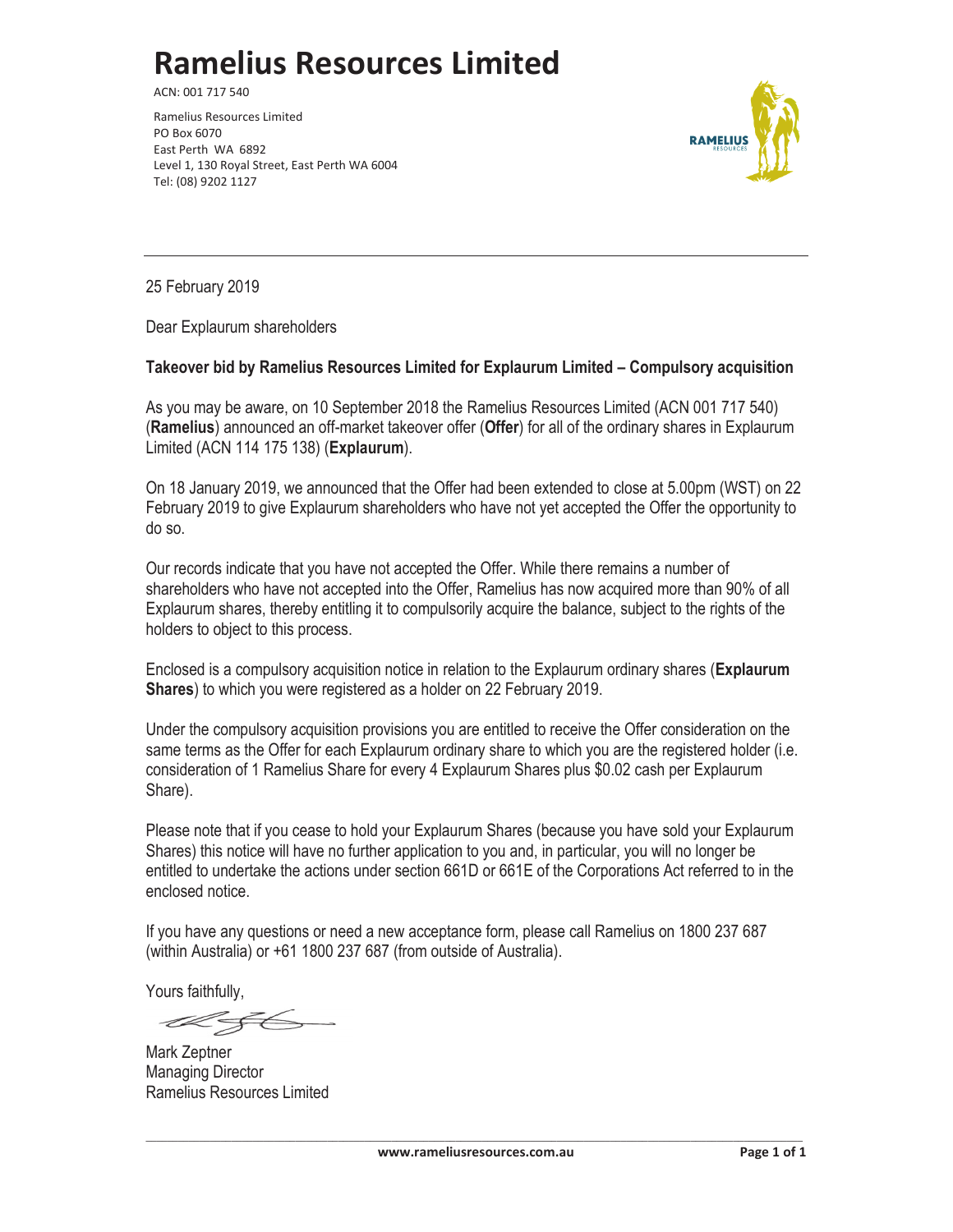# **Notice of compulsory acquisition following takeover bid**

| <b>Notice</b>                                                  |    | To each holder of:                                                                                                                                          |
|----------------------------------------------------------------|----|-------------------------------------------------------------------------------------------------------------------------------------------------------------|
| Description of class of securities to which the<br>bid relates |    | FULLY PAID ORDINARY SHARES                                                                                                                                  |
|                                                                |    | ('Bid Class Securities')                                                                                                                                    |
|                                                                |    | in                                                                                                                                                          |
| Name of target company or body                                 |    | Name ('the Company')                                                                                                                                        |
|                                                                |    | <b>EXPLAURUM LIMITED</b>                                                                                                                                    |
|                                                                |    |                                                                                                                                                             |
|                                                                |    | <b>ACN/ARBN/ARSN</b>                                                                                                                                        |
|                                                                |    | 114 175 138                                                                                                                                                 |
| Tick applicable box(es)                                        |    | and each holder of securities that will or may be converted into, or confer rights to be issued, in the next                                                |
|                                                                |    | 6 weeks, securities to which the bid related.                                                                                                               |
|                                                                |    | and each holder of non-transferable securities issued under an employee incentive scheme referred to                                                        |
|                                                                |    |                                                                                                                                                             |
|                                                                |    | in paragraph 2.                                                                                                                                             |
|                                                                | 1. | Under a takeover bid offers were made by                                                                                                                    |
| Name of bidder                                                 |    | RAMELIUS RESOURCES LIMITED                                                                                                                                  |
|                                                                |    | in respect of the acquisition of Bid Class Securities in the company.                                                                                       |
|                                                                |    | The offers                                                                                                                                                  |
|                                                                |    |                                                                                                                                                             |
| Tick one box                                                   |    | closed<br>х                                                                                                                                                 |
|                                                                |    | are scheduled to close                                                                                                                                      |
| Date offers closed or are scheduled to close                   |    | on                                                                                                                                                          |
|                                                                |    |                                                                                                                                                             |
|                                                                |    | Date                                                                                                                                                        |
|                                                                |    | 2<br>2<br>0<br>2<br>9<br>1                                                                                                                                  |
|                                                                |    | Y]<br>D]<br>M1<br>[Y<br>ſD<br>ſМ                                                                                                                            |
|                                                                | 2. | You are, as at the date of this notice, the holder of one or more of the following                                                                          |
| Tick applicable box(es).                                       |    | securities in respect of which the takeover offer was made, but have not accepted the offer. (If you<br>х                                                   |
|                                                                |    |                                                                                                                                                             |
| (See subsection 661A(4) and (4A))                              |    | have accepted the offer but have received this notice you do not need to do anything in response to                                                         |
|                                                                |    | this notice-the bidder will acquire your securities under the offer.)                                                                                       |
|                                                                |    | securities to which the bid related issued after the end of the offer period and before the date of this                                                    |
|                                                                |    | notice                                                                                                                                                      |
|                                                                |    |                                                                                                                                                             |
|                                                                |    | securities that will or may be converted into, or confer rights to be issued, in the next 6 weeks,                                                          |
|                                                                |    | securities to which the bid related                                                                                                                         |
|                                                                |    | securities issued under an employee incentive scheme to which restrictions on transfer apply                                                                |
|                                                                |    | under the company's constitution or the terms of issue, being                                                                                               |
| Description of securities                                      |    |                                                                                                                                                             |
|                                                                |    |                                                                                                                                                             |
|                                                                |    | the following securities in the bid class in which the bidder has a relevant interest                                                                       |
| Description of securities                                      |    |                                                                                                                                                             |
|                                                                | 3. | The bidder gives you notice under subsection 661B(1) of the Corporations Act 2001 ('the Act') that the<br>bidder has become entitled pursuant to subsection |
| Tick one box                                                   |    | 661A(1)                                                                                                                                                     |
|                                                                |    |                                                                                                                                                             |
|                                                                |    | 661A(3)                                                                                                                                                     |
|                                                                |    | of the Act to compulsorily acquire your securities and desires to acquire those securities.                                                                 |